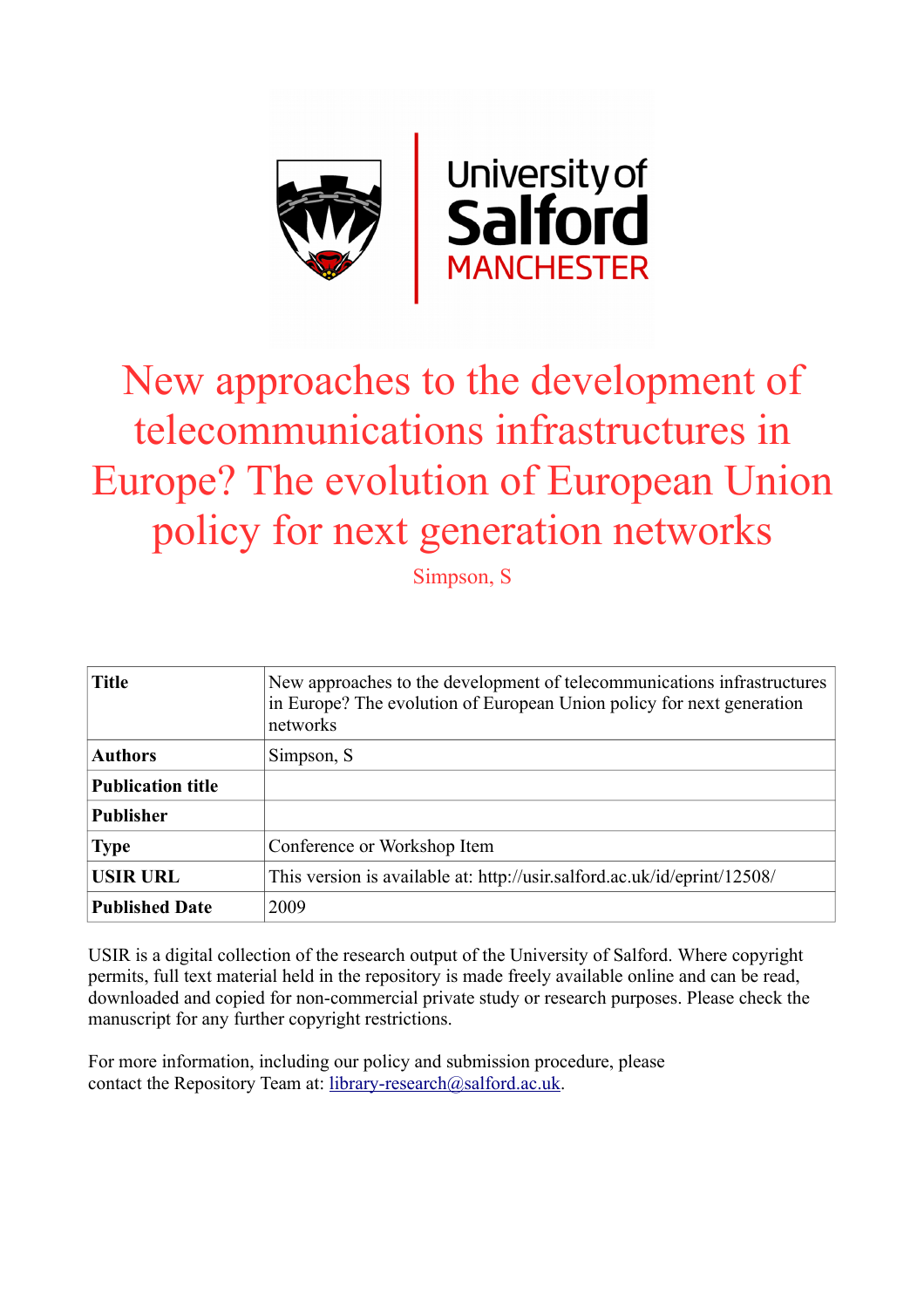# NEW APPROACHES TO THE DEVELOPMENT OF TELECOMMUNICATIONS INFRASTRUCTURES IN EUROPE? THE EVOLUTION OF EUROPEAN UNION POLICY FOR NEXT GENERATION NETWORKS

*Seamus Simpson*

*Department of Information and Communications, Manchester Metropolitan University, UK.* 

### **DRAFT**

Paper presented to the 2009 ECREA Communication Law and Policy Section workshop 'New Directions for Communication Policy Research', Zurich, 6-7 November

Contact: Seamus Simpson, Department of Information and Communications, Manchester Metropolitan University, Geoffrey Manton Building, Rosamond St. West (off Oxford Rd.), Manchester, M15 6LL, UK.

Phone: ++44 (0) 1612473013 Email: [s.simpson@mmu.ac.uk](mailto:s.simpson@mmu.ac.uk)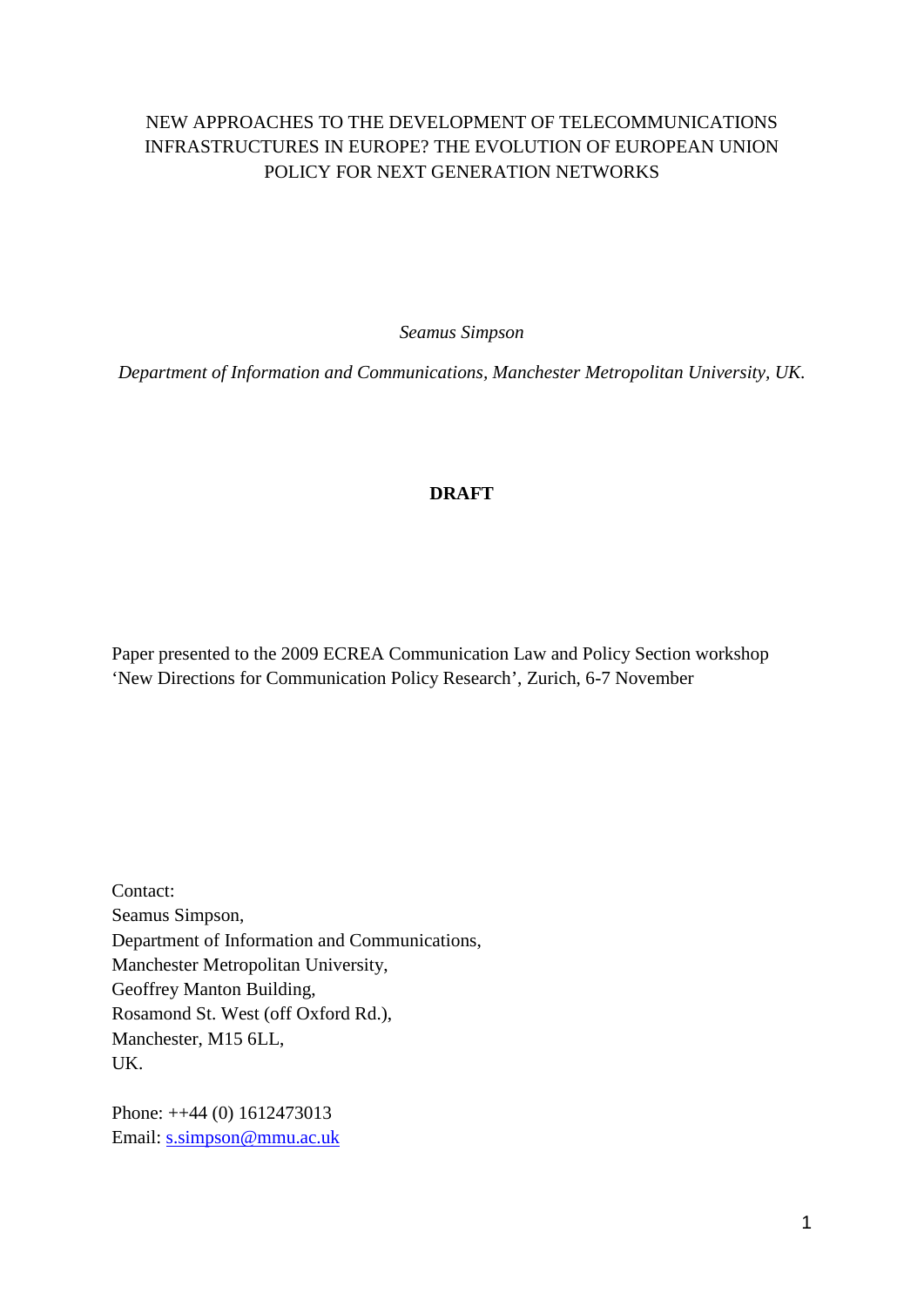#### ABSTRACT

In May 2009, the European Commission released a draft consultation document on the application of state aid rules to broadband network deployment, leaving open the possibility of significant state aid intervention. However, this paper argues that this cannot occur due to the overarching nature and essential features of the EU's by now well embedded telecommunications policy apparatus, as well as its legal remit in telecommunications. Specifically, EU telecommunications policy, normatively and practically, is devised through a neo-liberal policy lens. The paper attempts to show, using state aid to Next Generation Access networks as the example, that this dominant policy perspective not only de-limits the extent of state intervention for public policy reasons, but it also fundamentally shapes the character of such intervention which does occur.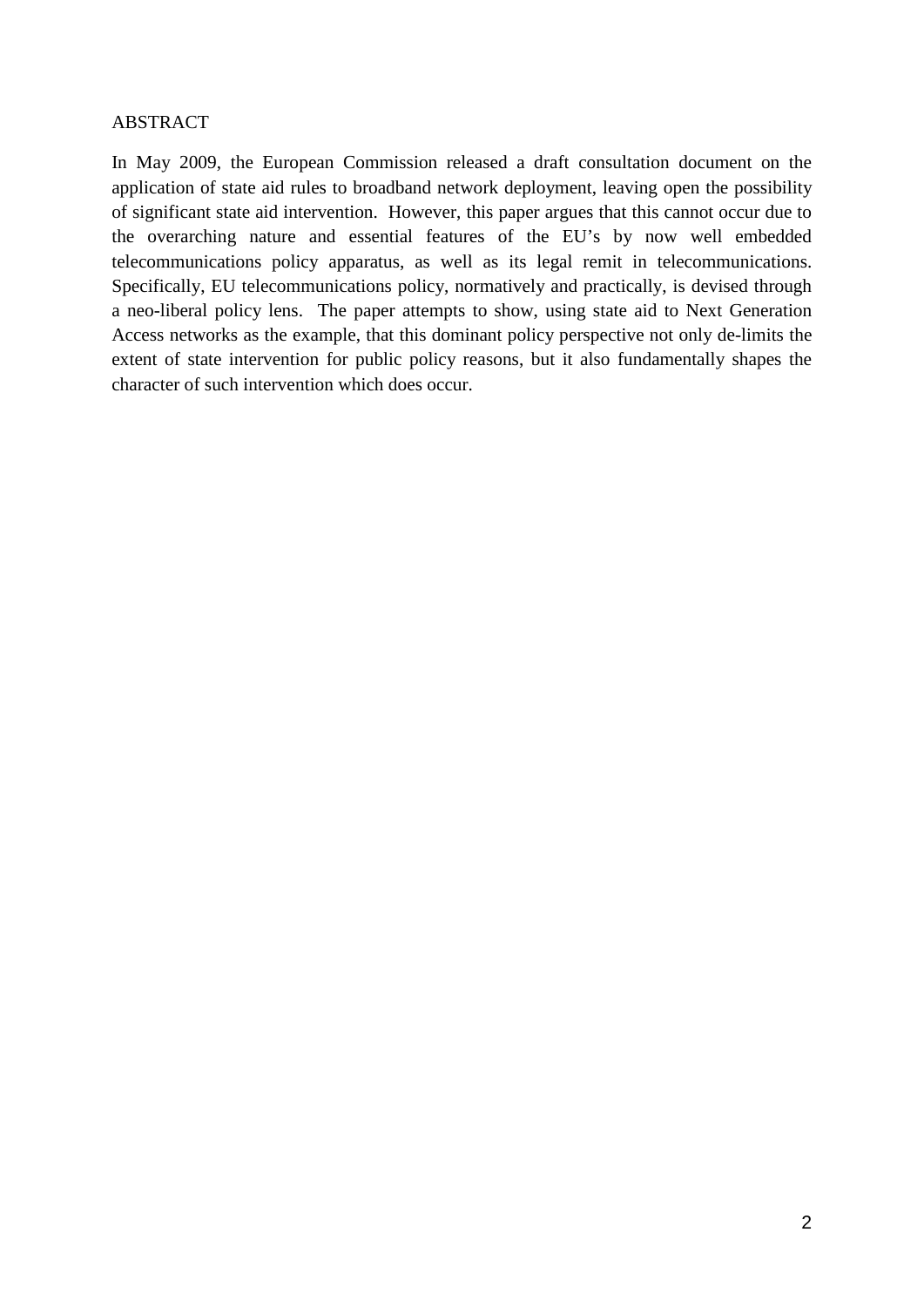#### INTRODUCTION

Since the publication of its 1987 Green Paper on the establishment of the Single European Market in telecommunications, EU telecommunications policy has developed overwhelmingly along market lines. Policy energies have been concentrated on the replacement of the old, nationally idiosyncratic, state-run monopolistic systems with a differentiated, competitively ordered, series of markets of significantly homogenous character across EU members. The consequent elaborate policy apparatus developed as a system of regulatory governance at national and EU level aimed almost exclusively at the opening of markets and the cultivation of competition therein. The use of interventionist non-market based public policy levers has been modest, manifest for the most part in measures for the maintenance of universal service obligations.

However, recent EU policy developments in the area of very high speed broadband - or next generation - networks (NGNs) suggests, on the surface, evidence for the potential to develop a significant change of approach. This paper explores the reasons behind the possibilities for such a potential shift, and speculates on its likely materialisation. The creation of NGNs - and in particular the upgrading of the local part of telecommunications network to create what are known as next generation access (NGA) networks - is seen by the EU as being an essential driver of economic and social progress in the coming decades. The desire to create such infrastructural development has been heightened by the severity and likely longevity of the current economic downturn. The European Commission recently put forward 'A European Economic Recovery Plan' urging significant public sector investment in ten core areas one of which is broadband infrastructures (European Commission 2008a). Beyond this, concerns exist about the extent to which the regulated market competition in telecommunications, fashioned since the mid 1980s, can deliver effective investment in network upgrades within appropriate timescales, even if it is functioning appropriately in competition policy terms.

In May 2009, the Commission released a draft consultation document – followed by a finalised set of guidelines in September (European Commission 2009a) - on the application of state aid rules to broadband network deployment, leaving open the possibility for significant public sector intervention (European Commission 2009b). However, the core argument of the paper is that the nature and essential features of its now well embedded telecommunications policy apparatus, as well as the EU's legal remit in telecommunications, militate strongly against such a move, even if the Commission's desire to see it occur is more than rhetorical. This is the case because EU telecommunications policy, normatively and practically, is devised through a neo-liberal policy lens. The paper attempts to show, using state aid to NGAs as the example, that this dominant policy perspective not only de-limits the extent of state intervention for public policy reasons, but it also fundamentally shapes the character of such intervention which does occur.

The paper proceeds as follows. The next section briefly outlines the neo-liberal character of EU telecommunications policy, thereafter providing some basic coverage of the main features of the growth of broadband communications across the EU. The subsequent sections of the paper turn to the EU's recent consideration of the role of state aid in broadband development,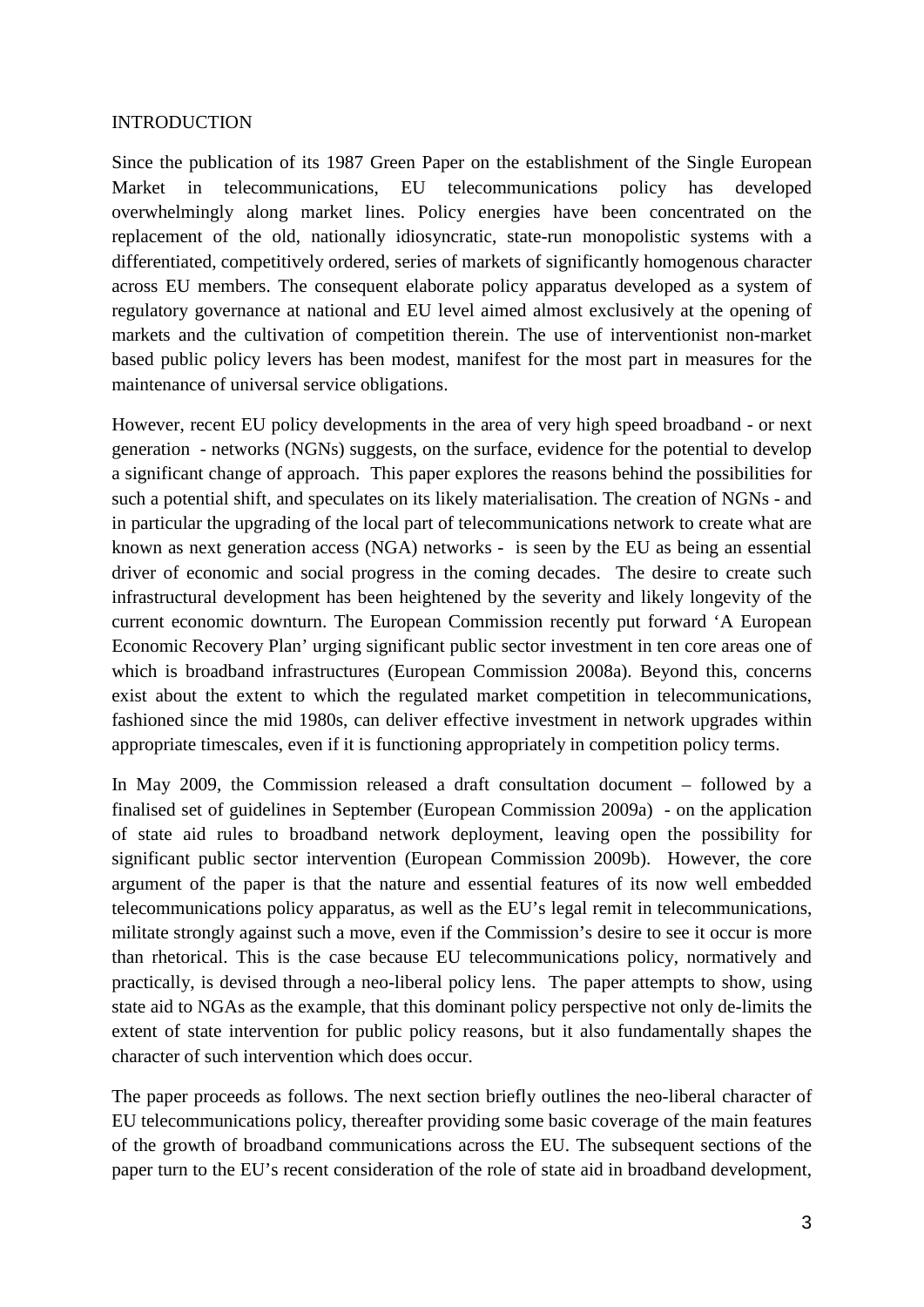moving in the process to an analysis of the European Commission's policy on NGNs and specifically next generation access (NGA) networks. The final two sections of the paper attempt briefly to contextualise the recent policy activity of the EU on state aid to NGA networks in the core arguments of the paper.

## THE NEO-LIBERAL CHARACTER OF EU TELECOMMUNICATIONS POLICY DEVELOPMENT AND ITS IMPLICATIONS FOR STATE AID

Historically, the state in the EU played a very important role in telecommunications, a series of state-owned monopoly Postal, Telegraph and Telephone (PTT) companies being responsible for the provision of basic telephony services to citizens. Telecommunications across much of Europe was state owned, state-funded, state-operated and state-led (Grande 1984). Since approximately the beginning of the 1980s, however, the state gradually and systematically withdrew itself from these key roles in telecommunications. The monopoly service provider was at least partly, and often completely, privatised. The governance of the sector's functioning and evolution were placed in the hands of a series of new independent, national regulatory authorities (Thatcher 1999). Both telecommunications infrastructures and services old and new were structured along (often not very) competitive lines, the regulatory parameters of which were the responsibility these NRAs to police. Very importantly, as the latter part of the 1980s proceeded, the EU began to play an important role in setting a broad common regulatory framework for the newly evolving telecommunications sectors of its Member States (Humphreys and Simpson 2005). This involved agreement on, and implementation of, a battery of EU legislation of a liberalising and harmonising kind which has evolved through successive phases of refinement (see Goodman 2006). The current EU Electronic Communications Regulatory Framework is the most recent version of this process, epitomising the classic transition of telecommunications in the EU from corporate to the regulatory state (see Seidman and Gilmour 1986; Majone 1996) and cementing further the significance of the EU in the governance landscape of European telecommunications (Simpson 2009).

A key concern of the (neo) liberalising agenda of telecommunications across the EU has been to ensure that markets develop and function free from the distortions to competition which can occur through what is viewed as unjustifiable state influence. This has manifest itself in a number of ways in telecommunications. A major issue has been the independence of the NRA from the state. Another has been the degree of possible state ownership of, and influence in, the daily affairs of telecommunications incumbent (ex-PTT) operators, though the EU has not gone as far as to mandate the (partial) privatisation of PTTs. Much less high profile has been the general powers held by the EU to take action against state aid provision made in respect of one or more telecommunications firms. Over the last 20 or so years, this has not been a controversial aspect of the development of an often fractious telecommunications policy package at EU level. Two likely reasons lie behind this. First, the acceptance of the neo-liberal policy agenda has been more or less widespread and universal across EU Member States in telecommunications. Though the European Commission has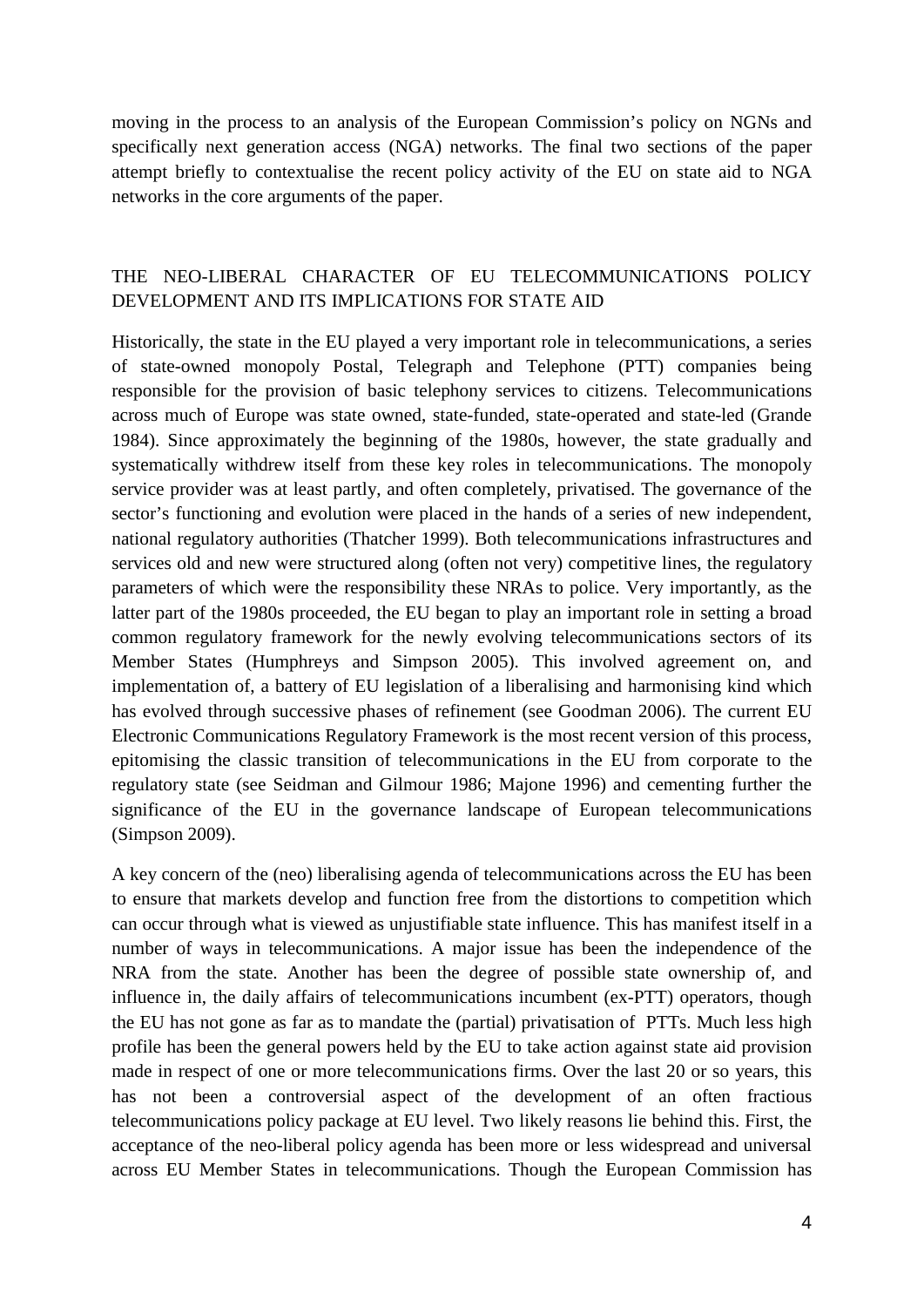taken great pains to highlight any exceptions, on the whole the state has willingly and relatively obediently withdrawn from operational and regulatory functions in telecommunications. Second, whilst the development of EU telecommunications legislation has been overwhelmingly market liberalising and harmonising in character, a significant aspect of successive regulatory packages has been the provision made for basic universal service elements in telecommunications. The issue of universal service, and in particular the extent to which the basic defined level should rise as technological and service sophistication proceeds, does, however, tie in with the possible kinds of role which the state might play even in and out-and-out neo-liberal telecommunications sector. Here, the role of economic development and relative social equity within specific state jurisdictions is raised. Beyond these matters of 'safety net' telecommunications policy, the efficacy of the neo-liberal telecommunications model in delviering appropriate levels of electronic communications networks and services is also an important issue, the key corollary being that the only likely source of resources necessary to rectify any deficiencies in the neo-liberal market mechanism is likely to be the state.

An until now under-addressed matter in the study of the evolving EU telecommunications has been the extent to which state involvement, in terms of resource allocation to the sector, has continued in spite of the move towards a regulated liberal market economy in telecommunications. Such an analysis draws in the well-developed general powers which the EU is able to exercise to address state aid measures which might be potentially distortive of competition in the Single European Market and the extent to which these have been applied to the telecommunications sector. As this paper will go on to illustrate, despite the EU having been fairly active in decision taking regarding state aid measures notified to it in respect of telecommunications, it is only recently that it has begun, through the European Commission, to articulate the parameters of a clear policy on state aid to the infrastructural aspects of telecommunications. The key issue here appears to have been the extent to which state aid intervention has been permitted by the EU in the relative 'leading edge' infrastructural aspects of electronic communications network evolution, in respect of broadband technology. The EU has also recently concerned itself with future infrastructural (and related service based) contexts in the shape of so-called next generation access networks (NGAs). The potentially controversial debate on the role of state aid here has been sharpened by the recent global economic crisis which has raised considerable doubt about the long term stability and efficacy of the global neo-liberal model of regulated capitalism, not least because of the dramatic and substantial direct intervention by the state to save it from outright collapse. Before exploring in some detail the recent approach which the EU has taken to developing a policy on state aid to broadband and NGA infrastructures, the next section of the paper provides some context on the evolution of broadband networks and services across the EU.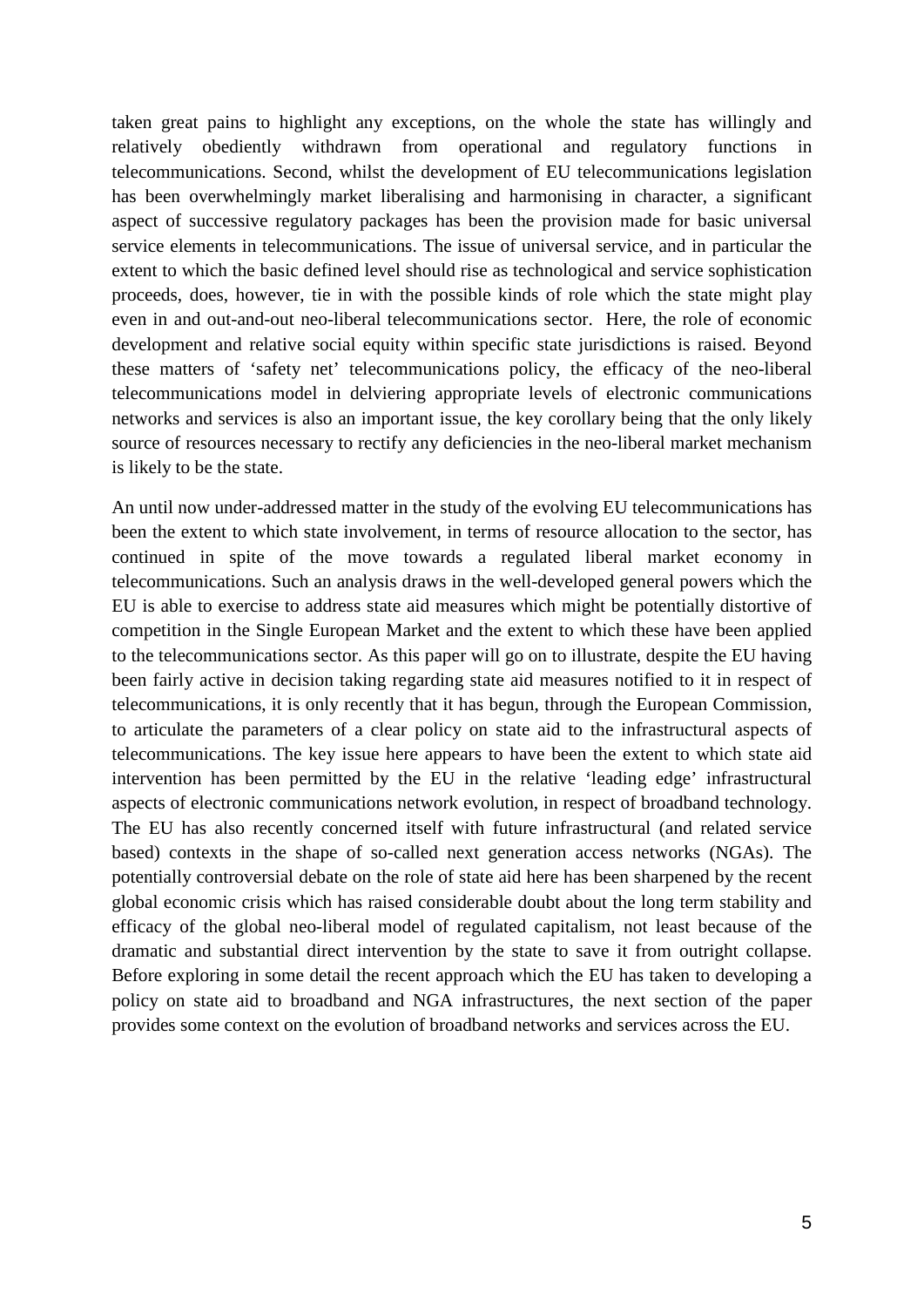### THE STATE OF BROADBAND DEPLOYMENT IN THE EU – OPPORTUNITIES AND CHALLENGES

Fixed network broadband communications have become increasingly prevalent across the EU in the last decade. However, the average fixed network broadband penetration rate, measured as the number of broadband lines per [1](#page-16-0)00 of the population is still only  $21.7\%$ <sup>1</sup> (European Commission 2008a: 6). In terms of download speeds, a key issue in current and next generation services, merely 12.8% of broadband lines deliver speeds beyond 10Mbps. Since 2006, growth in the number of new broadband lines installed across the EU has fallen. As might be expected, broadband lines exist in greatest number in the most populous and strongest of the EU's economies: Germany (20.1%), the UK (15.5%), France (15.4%) and Italy (10%) (European Commission 2008a: 10). The fixed broadband line market shows less evidence of incumbent domination that traditional fixed link networks. However, in 2008, on average across the EU, incumbents still accounted for 45.6% of fixed broadband access lines, which rose to 52.1% if resale lines in the ownership of these companies is taken into account. Whilst this figure has been falling since 2003 (from 58.7%), evidence suggests that the rate of market share reduction has been flattening out since 2005. Though the percentage of digital subscriber lines (DSL) provided by incumbents has fallen from 77.9% in 2003 to 55.9% in 2008, the rate has barely decreased since 2006. Incumbent fixed broadband access lines domination varied across the EU from 22% to 83% in 2008(European Commission 2008a: 13-14).

This level of incumbent domination in the broadband market led the Commission in 2008 to launch a consultation on future regulatory principles to be applied to next generation access networks (NGAs) based on a draft Recommendation. Highlighting the seriousness with which it viewed the development of NGAs, the Commission noted that whilst 'a number of operators, both incumbent and 'alternative', have launched large scale roll-outs of new broadband infrastructure…Europe appears to be still lagging behind other economies, notably the United States and Japan' (European Commission 2008c: 2). The Commission's approach to NGA access has at its basis the desire to ensure EU-wide lowest cost, most flexible levels of access based on the belief that this will incentivise competitive entry into the market ensuring timely, low cost, high quality roll out of new networks and (by association) new services. The Information Society Commissioner, Viviane Reding, expressed the concern that 'uncoordinated or even contradictory action of national regulators as regards Next Generation Networks could seriously damage competition and undermine Europe's single market' (European Commission 2008b: 1). However, concerns over the ability of the EU to invest adequately enough, and according to an appropriate timescale, in broadband has focused attention on the possible role of state aid in the development of NGAs.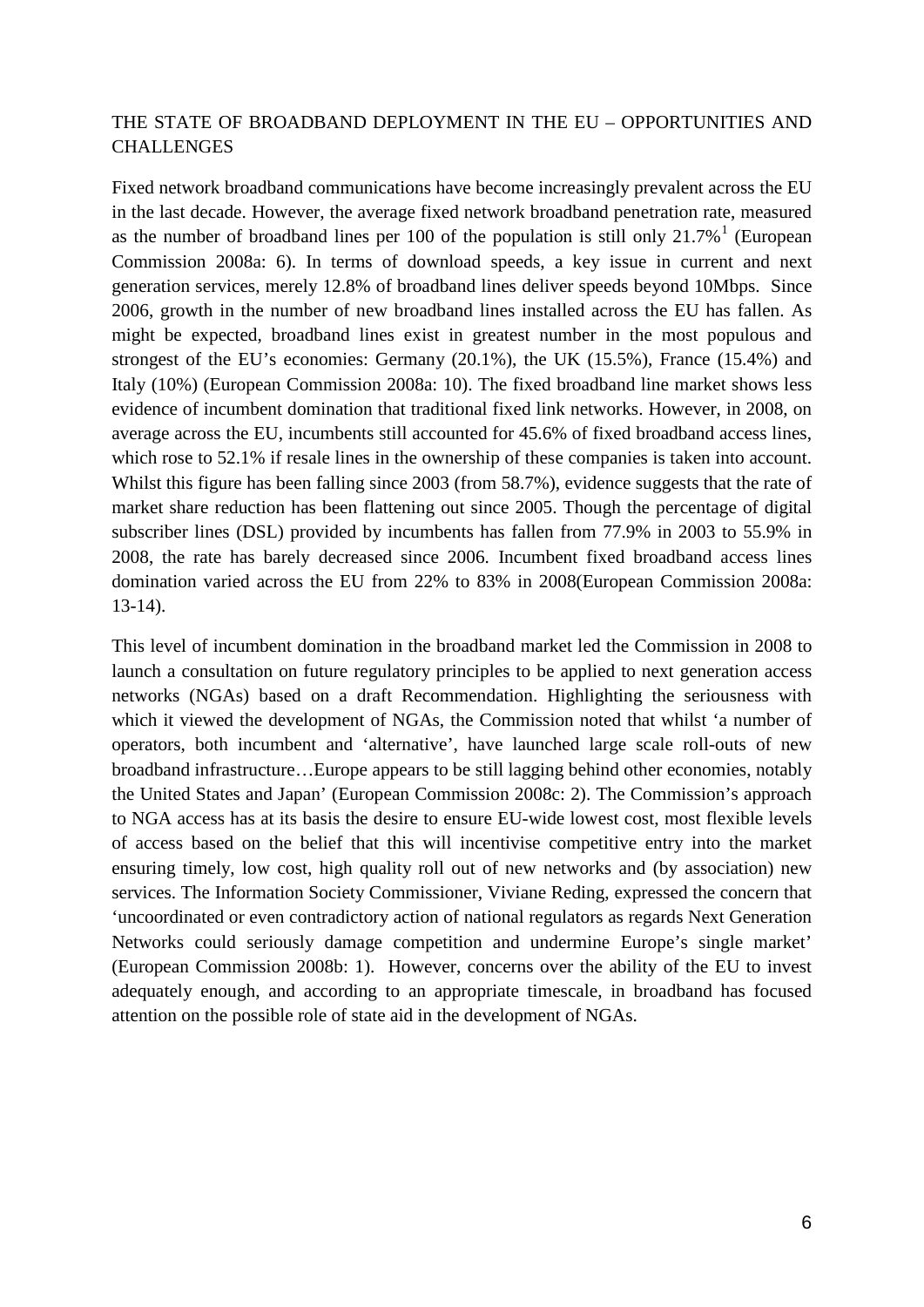## THE EU'S INVOLVEMENT IN STATE AID TO 'TRADITIONAL' BROADBAND NETWORK DEVELOPMENT

The Commission's State Aid Action Plan (European Commission 2005) has highlighted the role which state aid intervention can play in eradicating market failures and improving the functioning of markets and competitiveness. The Commission has also more recently claimed that 'where markets provide efficient outcomes but these are deemed unsatisfactory from a societal point of view, state aid may be used to obtain a more desirable, equitable market outcome' (European Commission 2009b: 2). The presence or otherwise of state aid is assessed within the meaning of article 87(1) of the EC Treaty and its compatibility determined under the stipulations of article 87(3). There are four cumulative conditions which have to be met for a measure to qualify as state aid: it must come from state resources; it must confer an economic advantage to the beneficiary/ies; it must be selective and distortive or potentially distortive of competition; and it must affect intra-Community trade (European Commission 2009b: 3). In investigations of state aid undertaken by the Commission in specific respect of article 87, state aid must be found to be well justified in terms of pursuit of social or economic development or as a rectifying measure for clear market failure. The measure in question must be proportionate to its objective/s and have a positive effect on welfare and competition (Papadias, Riedl and Westerhof, 2006: 14). It is also possible for the state to get involved in equity participation and capital injection into a company that might be involved in broadband deployment in our case, and the EU Court of Justice has ruled that direct or indirect activity of this nature is permissible as long as normal market conditions are found to pertain.

Key indicators of abnormal market conditions, thus calling forth an aid compatibility assessment under article 87, would be situations where there was no medium to long term possibility of profitability from a venture and where private participants in a venture do not assume the same risk as public participants. This so called principle of the market economy private investor has been illustrated in the case of broadband in the Amsterdam decision (2007). It is also possible to consider the provision of broadband networks and services as services of general economic interest (SGEI) or public services as defined by article 86(2) of the EC Treaty. Here four so-called Altmark criteria must be met to ensure that the measure in question falls outside the scope of article  $87$  (1). These are: the recipient of state funding must be formally entrusted with the service, whose obligations must be clearly articulated; the means of calculating compensation for providing a SGEI must be established before the act and must be transparent and objective; the compensation must not be excessive; and, where not chosen through a public procurement procedure, the level of compensation must be determined through an analysis of the typical costs to a company of providing the service whilst ensuring a reasonable profit (European Commission 2009b: 5-6).

A 1999 EU Council Regulation specifies a process of involvement of the Commission in the investigation of possible infringements of state aid rules by Member States (European Council of Ministers 1999).The Commission's involvement in any case comprises two phases. In Phase 1, the Commission may decide that the measure under investigation does not constitute state aid. Alternatively, it may decide that the measure is aid but raises no doubts in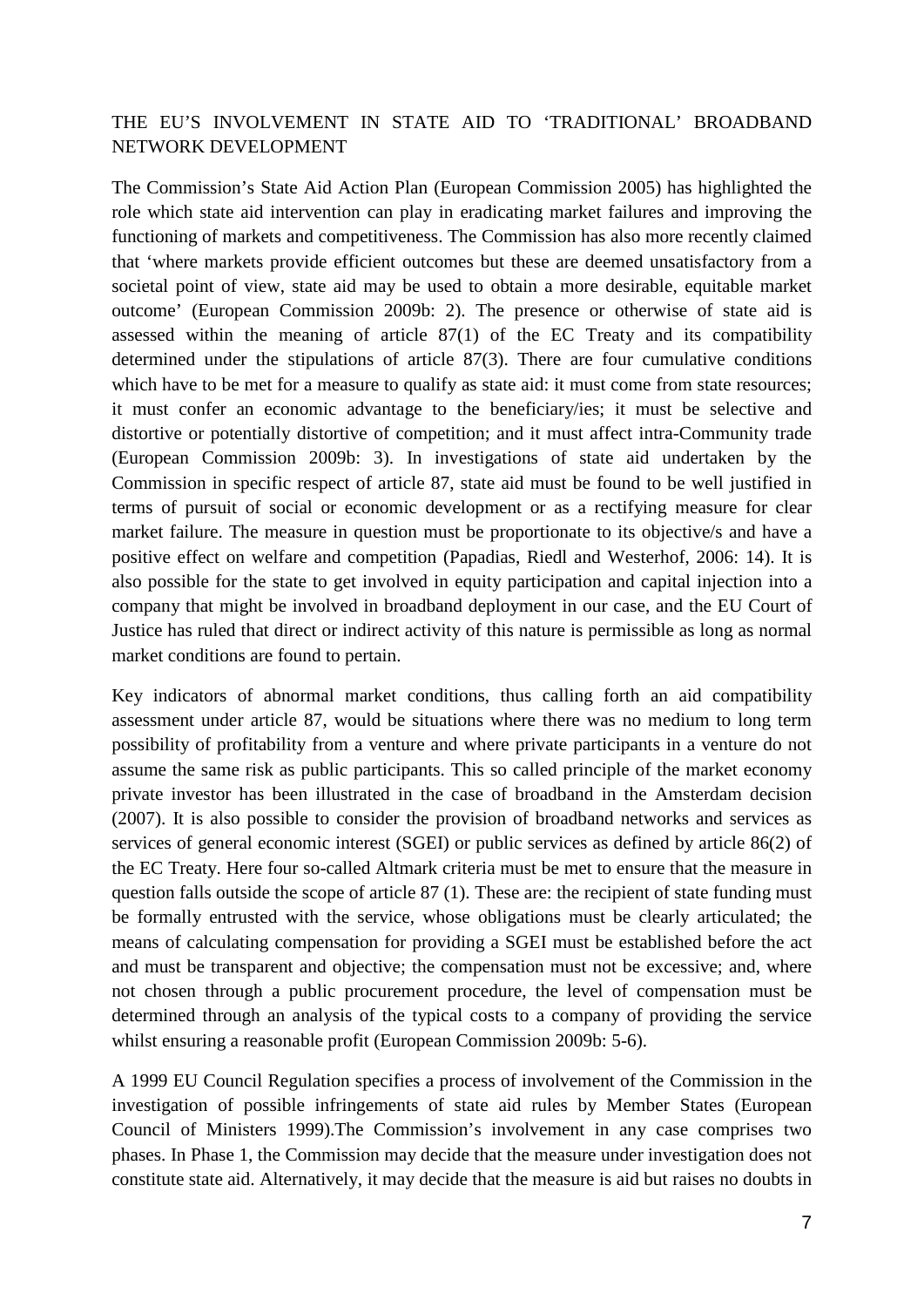respect of it falling within article 87(1) of the EC Treaty. Finally, the Commission may decide to launch a more detailed investigation in the light of compatibility doubts raised by its initial appraisal of the measure. The compatibility assessment (also called the balancing test) is based on the stipulations of article 87(3) of the Treaty and may result in a number of decisions. The aim is to compare the positive impact of any state aid measure to realise an objective of common interest with any potential negative impact on trade and competition in the specified area that might ensue. A so-called positive decision is one where as a result of modifications undertaken by a Member State, initial doubts raised about a measure have been eradicated. Another possibility is a conditional decision wherein permission for a state aid measure is granted subject to Member State fulfilment of a number of conditions. If the Commission delivers a negative decision, thus finding an aid measure incompatible with the common market, this may have the condition of recovery attached to it, where the Member State is required, because of the illegality of the measure, to ensure the return of the aid given to the beneficiary (European Commission 2009).

Between December 2003 and August 2009, the European Commission has made no fewer than 47 decisions in respect of state aid to broadband (European Commission Competition DG, 2009). Of the 22 decisions taken until 2006, the Commission adopted a negative conclusion in only one case<sup>[2](#page-16-1)</sup>, though it is important to note that most of the projects which it has considered concern so called 'white' areas in which a population tends to be rurally located and sparse (see below). However, concern has been expressed by the Commission about the possible intervention of States in so called 'black' areas (Papadias, Riedl and Westerhof, 2006) which is indicative of the underlying neo-liberal and potentially contradictory approach of the Commission (see below).

In undertaking compatibility assessments in respect of article 87(3), the Commission has permitted broadband support measures which are considered to be aid to develop key economic activities or areas where the aid is judged not to adversely affect trading conditions contrary to the common interest. In undertaking its balancing test in respect of the broadband market, the Commission proposed the designation of three types of area reflective of the level of broadband deployment in existence prior to the measure under consideration having been deployed. Here, white areas have no broadband infrastructure with none likely to be developed in the near future. These areas are likely to qualify for state aid. By contrast, black areas are defined as those where at least two broadband networks exist and where services are provided competitively. In these areas, the Commission has argued that there unlikely to be evidence of market failure and thus any scope for state intervention. Third, so-called 'grey' areas are those with only one broadband operator in existence. This monopoly situation may allow state aid measures to be permitted under certain conditions, namely that no adequate services are offered to satisfy private or business customers and where it is proven that the state aid measure would be the least distortive of a range of measures - not least regulation available to rectify the situation.

In its 2009 Guidelines, the Commission stipulated in these cases a consideration of overall market conditions, network access conditions, barriers to market entry and the potential efficacy of regulatory measures as an alternative (PLC, 2009a). In particular, in respect of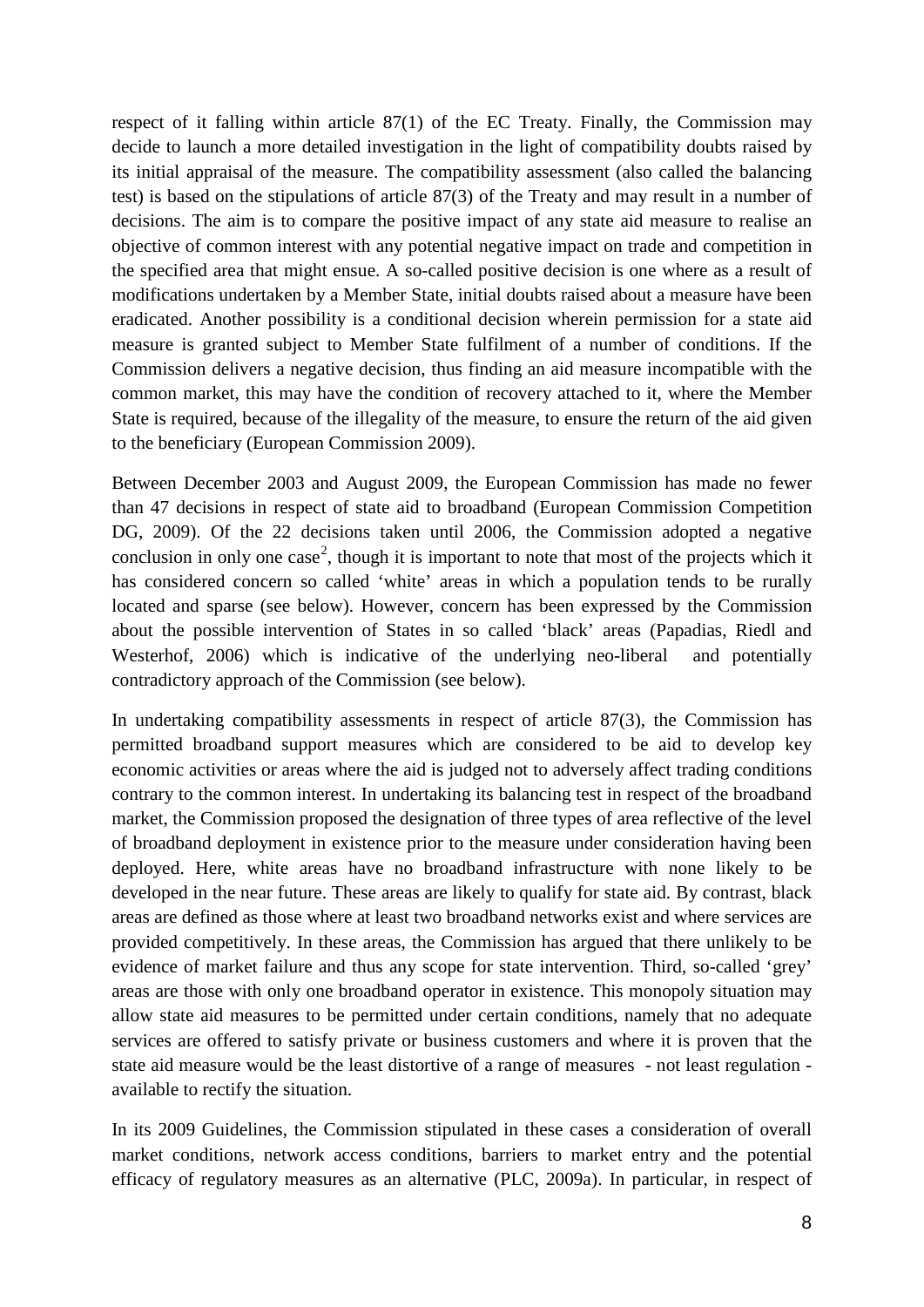designated white and grey areas, the Commission laid out a set of criteria to ensure that the level of state aid and any consequent distortive effects on competition have been minimised.

#### RECENT EU POLICY DEVELOPMENTS IN NEXT GENERATION NETWORKS POLICY COHERENCE AND CONTRADICTIONS

The development of the fixed link telecommunications network across Europe has taken the best part of a century to construct, a process which is arguably likely to be ongoing as long as electronic communication remains a cornerstone of human communication. In recent years, a key challenge has been to upgrade traditional copper based networks with fibre optic technology, providing the bandwidth capacity and speed of communication promised to users for almost 20 years. A key problem is that whilst much of the trunk telecommunications network has been upgraded, the vast and complex copper communications nexus between the user's home or premises (or close thereto<sup>[3](#page-16-2)</sup>) and nearest local switching centre has proven exceptionally time consuming and costly to refurbish. Thus the creation of this local, socalled next generation access network (NGA) remains a major telecommunications policy goal across most of the EU. According to the European Commission (2009d: 13), 'NGA networks are access networks which consist wholly or in part of optical elements and which are capable of delivering broadband access services with enhanced characteristics (such as higher throughput<sup>[4](#page-16-3)</sup>) as compared to those provided over existing copper networks'. In its revised September guidelines, however, the Commission defined NGAs rather sparingly, as consisting 'wholly or in part of optical elements and which are capable of delivering broadband access services with enhanced characteristics' (European Commission 2009: 19). The Commission noted that these networks would be able to support a converged future electronic communications service environment delivering high definition video and television content, as well as a range of high bandwidth audiovisual on-demand service applications.

Whilst the use of state aid funding for the development of 'traditional' broadband networks has a fairly well established, if short, history in EU telecommunications policy (see above), the funding of NGNs through state aid has barely been considered and represents a potentially important landmark in the development of the EU's approach to future electronic communications network environments. In its May 2009 draft Guidelines, the Commission highlighted the funding of so-called next generation access networks (NGAs) as a key matter. The initial tone was set by the EU Competition Commissioner, Neelie Kroes, who noted that 'investments in this important infrastructure may both help economic recovery in the short term and allow long term benefits for European competitiveness' (European Commission 2009b: 1). Philip Lowe, also from the Competition Directorate, in a recent speech made the potentially significant assertion that it was likely that state aid would play a more significant role in the creation of NGAs than it had done in previous phases of broadband network rollout. Significantly, he noted that the Commission would consider sanctioning state aid where there is considered to be market failure, meaning inadequate private investment and inadequate coverage, even where the level in existence might be seen to satisfy some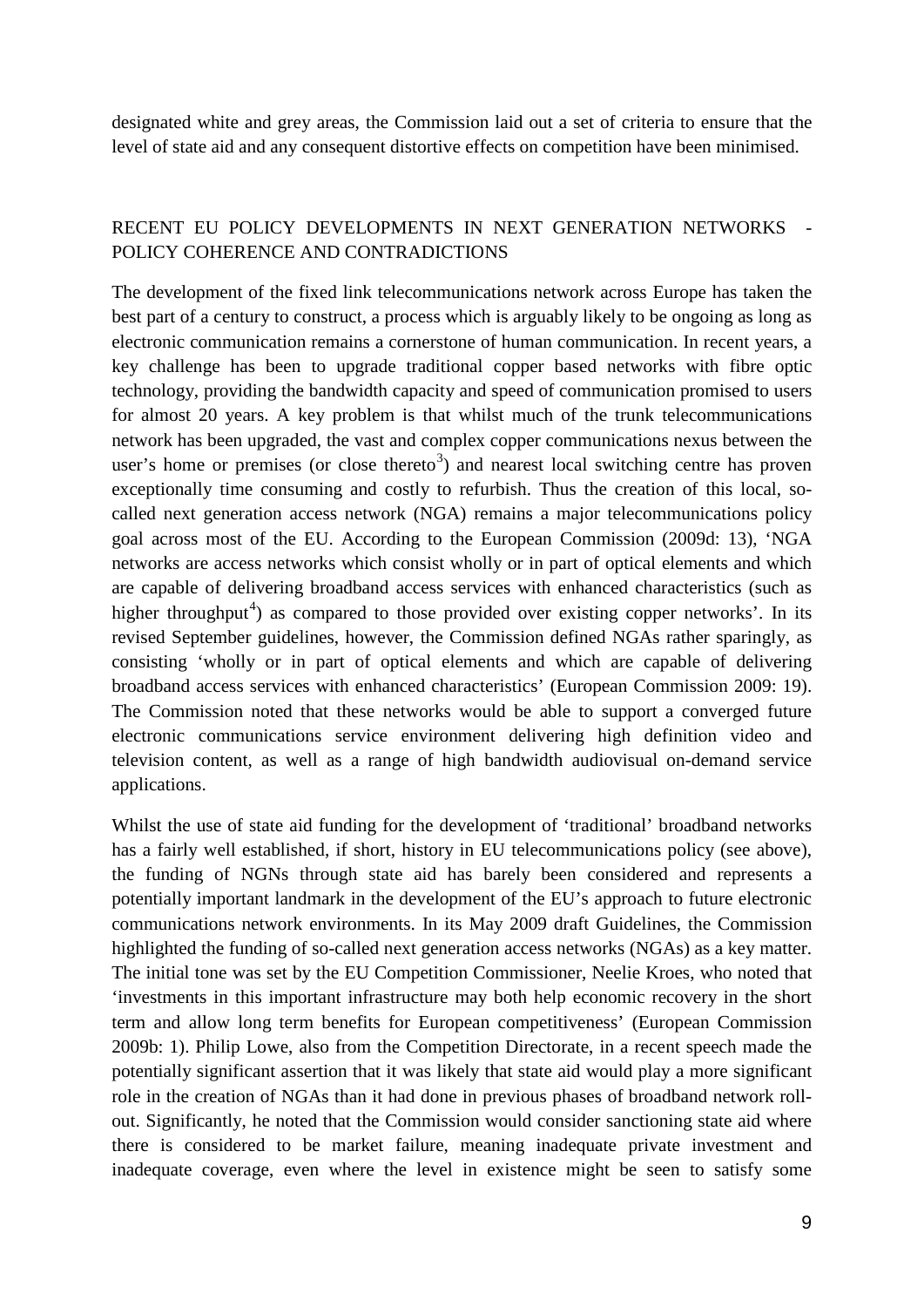economic goals. Specifically, the Commission would take into account equity and cohesion considerations where market forces may not produce socially desirable results.

Unlike 'traditional' broadband networks, the economics of NGAs may militate against their deployment in urban areas as well as in rural areas with low density populations. The Commission has stated in its guidelines that in respect of NGAs 'Member States may decide to invest themselves or provide financial support to private operators in order to obtain NGA network connectivity, or to obtain connectivity earlier than anticipated' (European Commission 2009: 20). The Commission has noted that, as in the case of state aid to broadband networks, the market economy investor principle, public service compensation and Altmark criteria also apply in the analysis of state aid to NGAs. It is important to note, however, that some of the work required in the deployment of NGAs can be undertaken by the state without it being considered as state aid. This refers to public or civil works such as digging and cable laying. However, this activity, if conducted by the state would need to of a non sector-specific nature and could provide facility to other types of utility providers.

In its assessment of state aid to NGAs, the Commission decided to continue to use as a definitional basis, a refined version of the so-called white, grey and black areas. Here, white NGA areas are defined as those where NGAs do not exist currently nor are likely to be created through market investment within the near future. NGA 'grey' areas are those where only one such network is currently in place or is likely to be deployed by the private sector in the near future. This area may be without basic broadband infrastructure beyond that available through the NGA or it may be an area in which one or more basic broadband providers are operational i.e. a traditional grey or back area (European Commission 2009a: 22). In determining whether a particular measure is compatible, the Commission has stated that it will consider the effects of the proposed aid on existing broadband networks (given current levels of service substitutability) as well as the measures of the balancing test (see above). In respect of white NGAs where one basic broadband network already exists, states must demonstrate that broadband services already provided 'are not sufficient to satisfy the needs of citizens and business users' (European Commission 2009: 22) and that the intended goals cannot be achieved by other means, such as ex ante regulation. This appears a rather conservative vision of the development of new electronic communications services and stands in contrast to other more expansive rhetoric about the potential of new electronic communications networks and services in Europe's future development, as well more immediately the role of the communications sector as a dynamic driver of economic recovery at a time of severe recession.

In respect of NGA grey areas, in a similar vein, the Commission concluded in its guidelines that for state aid for the purpose of creating another NGA to be sanctionable, the state would have to show that the existing or planned NGA network is insufficient to satisfy business and private user needs. This tightly circumscribed, modest perspective seems to contradict the aversion of neo-liberalism to the existence of network monopoly. The Commission further qualified this view by asserting that there may exist less distortive means to address user requirements than sanctioning state aid. This explicitly refers to the role of ex ante regulation and competition policy in ensuring attractive and effective access conditions under network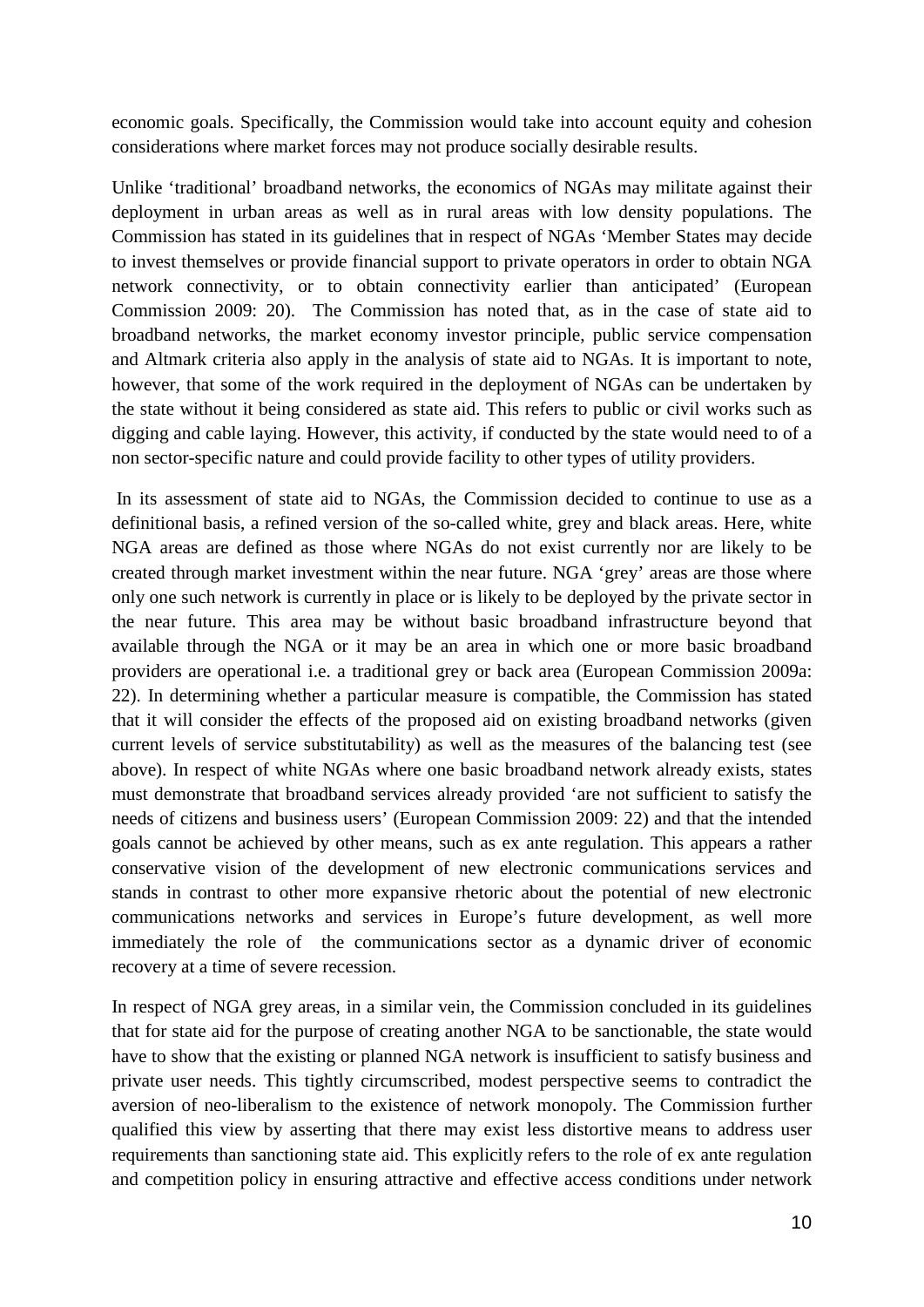monopoly circumstances. Here, the Commission appears to be arguing that regulated monopoly is more favourable to state led efforts to create competitively based network competition.

In the case of NGA black areas, the Commission has argued in its guidelines that any state aid to provide a new NGA network would have unacceptably distortive consequences on competition. However, in developmental terms, the Commission has focused on the process of migration of competitively ordered broadband black areas to NGA black areas. Here, it argued that there is potential for state intervention where broadband investors do not plan to invest in NGAs in the near future. Thus, states can demonstrate to the Commission that 'the historical pattern of the investments made by the existing network investors...in upgrading their broadband infrastructures to provide higher speeds in response to users' demands was not satisfactory' (European Commission 2009: 23). In these cases, the compatability test would have to be undertaken. In addition, the beneficiaries of aid must make wholesale access to their network available to competitors for at least seven years, the access conditions having been set in conjunction with the relevant communications NRA. On top of this, the NGA network architecture benefiting from state aid 'should support effective and full unbundling'. The Commission's preference here was expressed for '"multiple fibre" architecture' which it considers to be a suitable vector to allow independence between parties requiring access as well as being supportive of point to point and point to multipoint technology' (European Commission 2009a: 24). Though not stated explicitly the above requirements will also be applicable to NGA grey areas. This would seem to suggest that the Commission's preference is for open access infrastructure. However, the extent to which state aid would be enough to make private companies invest in return for having to provide medium term open access is a moot point. The current economic climate would suggest that companies will have little immediate short term (i.e. within three year) plans for major investments so that state aid might be the best way of stimulating the perceived necessary move towards NGA deployment. However, the extent to which state coffers will be able to sustain significant funding of NGAs is open to question in the current economic climate, no matter how important and an useful investment in the future it might be.

The final agreed guidelines, published in September 2009 (European Commission 2009a) contained an important modification of the Commission's definition of what is the 'near future' in respect of the examination of the likelihood of infrastructural investment in NGAs in a given area. Originally defined as a five year period, in the final guidelines this was reduced to three years, suggesting a loosening of the criteria that might permit the granting of state aid. Beyond this, in respect of NGA white areas, should 3 year private sector investment plans be found to exist in a given area (thus pointing towards a negative decision in respect of the granting of any state aid), these plans would, nevertheless, have to be able to guarantee 'at least significant progress in terms of coverage…within the three year period, with completion within a reasonable timeframe thereafter' (PLC, 2009c: 5).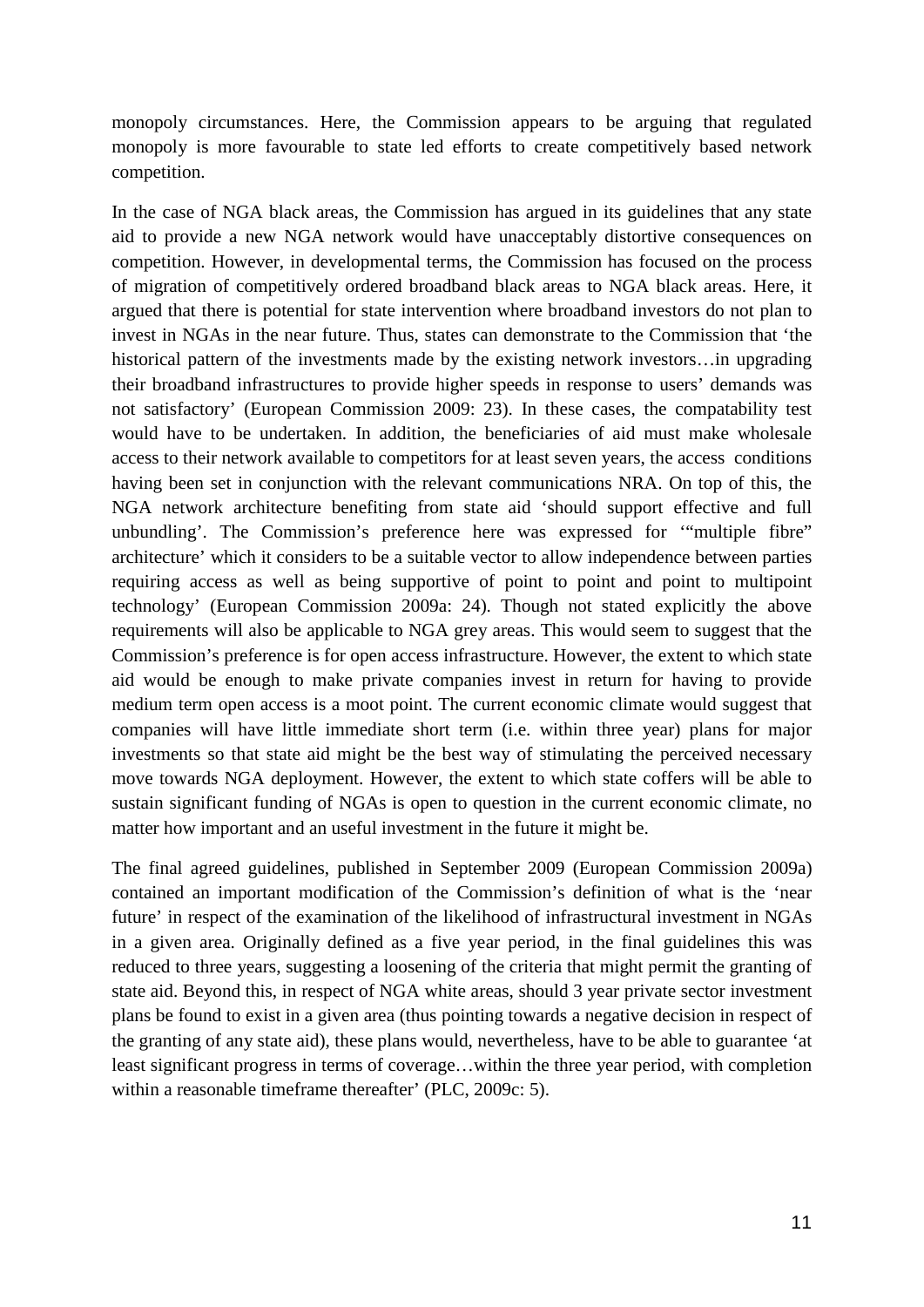## TOWARDS A FUTURE ELECTRONIC COMMUNICATIONS INFRASTRUCTURE AND SERVICE ENVIRONMENT IN THE EU: THE DOMINATION OF REGULATED MARKET COMPETITION PERSPECTIVES

Consideration of the extent to which EU policy on NGAs might sanction the role of state aid has in many ways been overshadowed and arguably (pre) determined by a simultaneous ongoing debate on the role that the EU's now well established Electronic Communications Regulatory Framework should play in creating the conditions for NGA development to flourish. The development of EU telecommunications policy according to the neo-liberal parameters of harmonised, regulated competition since the mid 1980s has set a path in which the 'default' context for the NGA policy making is the use of regulated competition to achieve policy goals. It is also the case that the EU's political powers stem very much from its legal-economic remit. This has conditioned EU thinking on social matters related to telecommunications policy to such an extent that, from its techno-economic perspective, the so-called 'digital divide' raises as many commercial-competitive issues as it does social equity issues. The underpinning expectation, articulated since the EU's Bangemann Report (1993), has been that appropriately regulated and competitive communications markets will yield social goods. Within this context, only at the margins, where regulated competition has not developed, has direct state aid been countenanced. Even in these circumstances, state action is tightly circumscribed as not to be competition-distorting.

In September 2008, the Commission launched a specific initiative to create an agreed regulatory strategy among Member States regarding NGA networks. Addressed to NRAs, a draft Recommendation dealt with a series of matters from common definition of next generation services to access conditions. Here, the principle of lowest level access was enunciated such that regulators were encouraged to make mandatory the opening of access to competitors the ducts of incumbent network operators, so these competitors might install their own fibre. Beyond this, however, if deemed necessary to deal with a lack of competition, further higher level access arrangements could be created to stimulate competition, such as access to existing-but-unused fibre owned by the incumbent, as well as access to so-called 'active' elements, notably the bitstream capacity of the incumbent (European Commission 2008d). After a consultation, period, in June 2009, the Commission published an updated version of its draft Recommendation. In this, it was stressed that the regulatory framework would be mostly asymmetric, that is, it would address incumbent operators' market power. Though analysis of its fine detail goes beyond the scope of this paper, it is important to note that the draft Recommendation has been subject to criticism, not least from the European Telecommunications Network Operators, a collective body in which most telecommunications incumbents are members. ETNO argued that 'the recommendation would lead to disproportionate regulation as…strictly cost based prices for regulated access products would make it almost impossible for operators to negotiate access conditions on reasonable terms and [would] undermine the NGA business case' (EurActiv.com, 12 June 2009). Given the high investment costs, the draft Recommendation endorsed the possibility of so-called co-investment schemes, not least in low population density areas. However, such co-investment schemes in order to be sanctioned, have to demonstrate their pro-competitive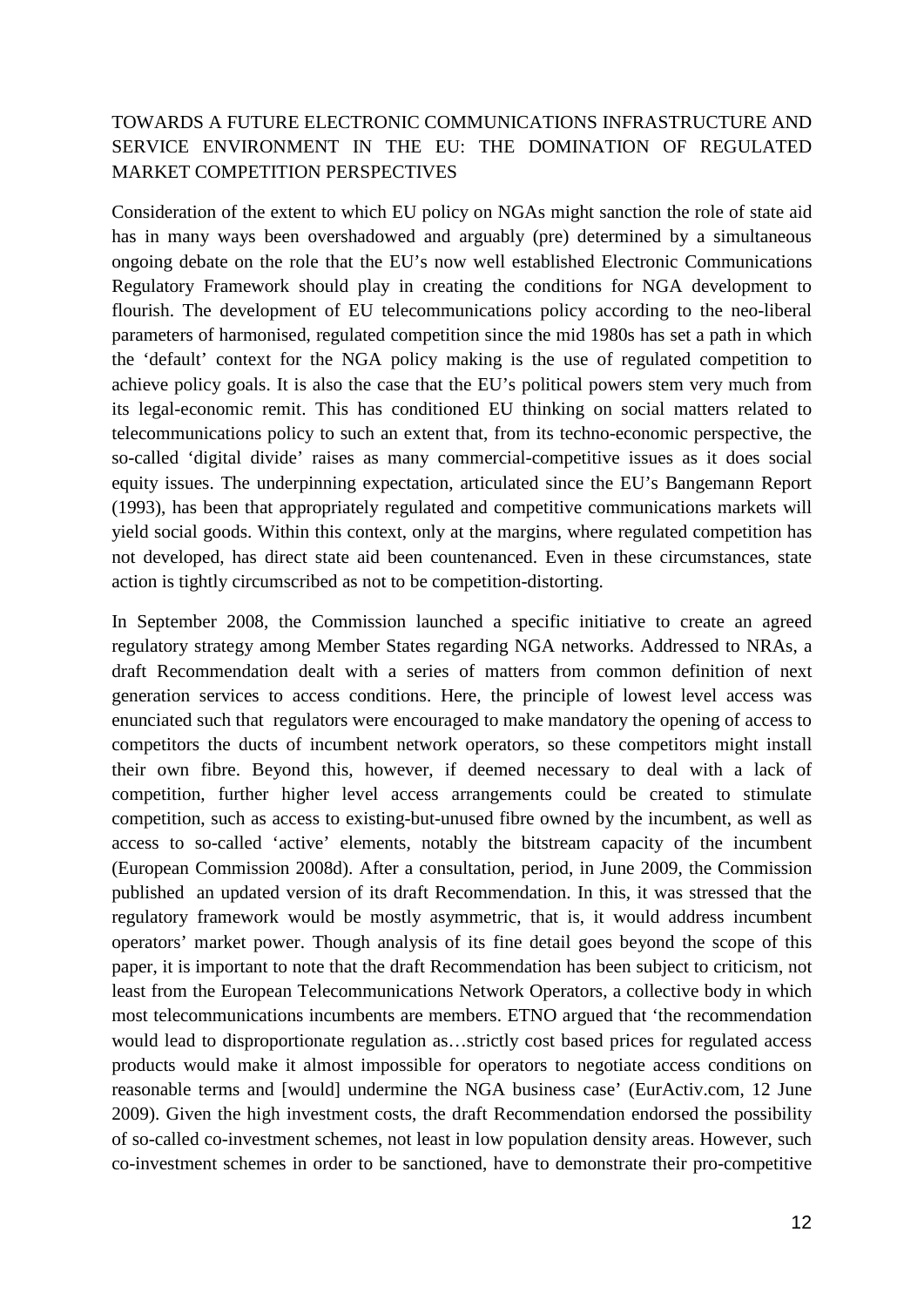nature and potential. In the draft Recommendation, no direct reference to the role that the state might play as a co-investor was made.

The economics of NGA broadband infrastructures, like their fixed network predecessors, militate against a contestable market in competing infrastructure terms. The Commission itself has noted that as much as 80% of the total investment costs here are assigned to what it describes as civil works such that 'in most cases…the deployment of parallel fibre networks is not viable because no ducts are available or because the population density is too low for a sustainable business model' (European Commission 2009c: 2). In addition, opting to implement the neo-liberal model of regulation-mandated competition in the context of significant incumbent presence in a market faces the delicate task of creating enough incentive for the incumbent to invest in a context of regulated access requirements. The Commission has acknowledged that whilst the marginal costs to the incumbent of installing extra fibre in any act of investment are low relative to the gains that might be accrued from renting it to access seekers, there may be no incentive to do so should the access conditions be deemed too punitive by the incumbent (European Commission 2009d). At best, this might result in short to medium term delay in NGA rollout, or, at worst, a serious retardation of NGA development and damage to the EU's competitive position in the long term.

There are, however, alternatives to the Commission's suggested optimal solution - put forward in its Recommendation on regulated access to NGAs - of 'cost-oriented nondiscriminatory sharing of legacy physical infrastructure' (European Commission 2009d). These might be pursued, at least in part, outside the parameters of the neo-liberal model of regulated competition. This policy option is brought into focus more sharply once the future electronic communications service context in which NGNs will be used is explored. It is here that the long heralded promises of ICT service convergence are likely to be fulfilled for users on a large scale. Thus, a range of audiovisual services, incorporating high definition television and interactive multimedia services will be available. The debate on precisely how to govern this new context is complex and has been ongoing at EU level for at least a decade, often controversially (see Michalis 1999). More recently in respect of state aid to the public service elements of audiovisual media , the EU has appeared to develop a policy from the same legal origins and underpinned by the same operational principles as its emerging state aid policy on broadband infrastructures. Here, neo-liberal concepts such as 'transparency, proportionality, cost-efficiency, the market-investor principle and technological-neutrality' (Donders and Pauwels 2008: 296) have dominated. Thus, the EU's policy on role of the state in future electronic communications infrastructural and service contexts appears destined to set out a tight legal circumscription of the degree of future government involvement in the sector viewed through a market-based, competition-dominated lens. In this neo-liberal model state intervention is likely to be minimal, marginal and effected through a liberal-market modus operandi and policy goal structure. That this may not be the Commission's intention, given the ambiguities in the recently articulated NGN policy explored in this paper, is a further cause for concern.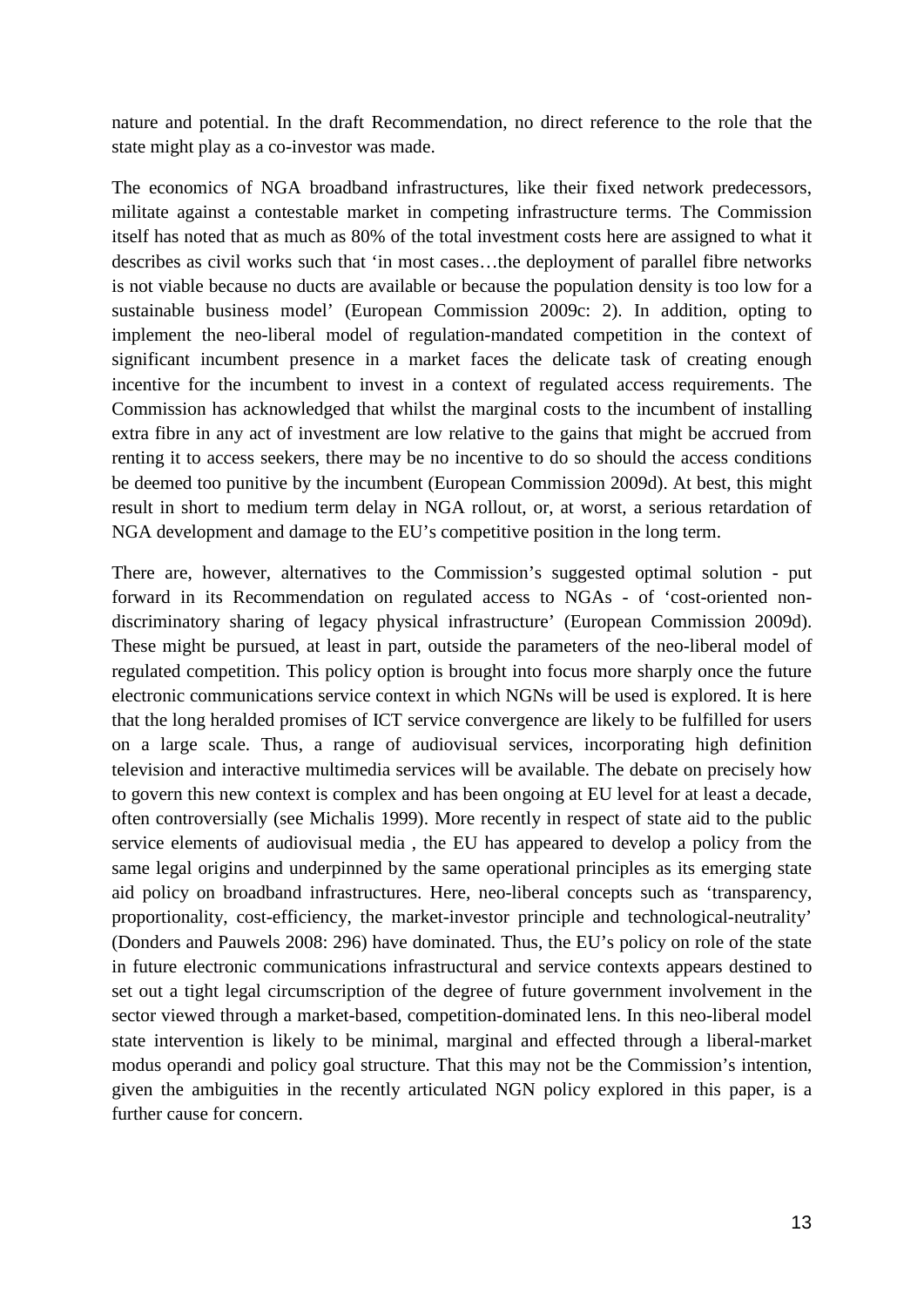#### **CONCLUSION**

EU telecommunications policy has for more than 20 years been underpinned by the goal of creating a system increasingly characterised by independent public regulation of across the board market-based competition. Here, the directly interventionist role of the state, whilst far from absent, has been exercised at the margins of the sector's functioning and development. Recent policy activity of the European Commission aimed at setting harmonised conditions for the creation of NGA networks suggests a more expansive view of the role of the state in the infrastructural development of upgraded fixed link communications networks as a policy goal. In fact, the Commission has argued that state aid to broadband 'may also be viewed as a tool to achieve equity objectives…as well as freedom of expression to all actors in society' (European Commission 2009b: 16).

However, this paper has argued that this perspective is likely to remain largely rhetorical. The explanation lies in the fact that NGA network policy is 'hide-bound' within the practical constructs of the neo-liberal system which has characterised the last 20 years of telecommunications policy at EU level. Thus, the recent Commission proposals on state aid to NGA networks articulate any state aid involvement through the policy practices and goals of marketisation. Such activity should be marginal and even competition-promoting in nature. In tandem with this, related recent draft proposals on regulated access to NGA networks illustrate clearly the faith that regulated market capitalism will cater for future electronic network communications requirements. In a system where the pursuit of competition has been the end-goal in itself, however, this leaves the realisation of social benefits to vagaries of a market mechanism whose outcomes are often less than serendipitous in this respect. It is also the case that private sector network infrastructural roll out may not proceed at the pace desired by the Commission due to the current economic downturn, as well as disincentives to investment and access sharing for incumbent operators in fixed network infrastructure environments. The case of state aid NGA network policy at EU level illustrates the narrow economic-legal parameters of the acquis held by the latter – and thus the available degrees of freedom for policy manoeuvre - in the communications sector. The alternative of developing more powers regarding the social policy aspects of electronic communications at EU level is unlikely to occur due distinct Member State opposition. This was no more clearly illustrated than through the EU's last major thwarted policy foray towards creating a common convergence regulatory framework for communications networks and services of a decade ago.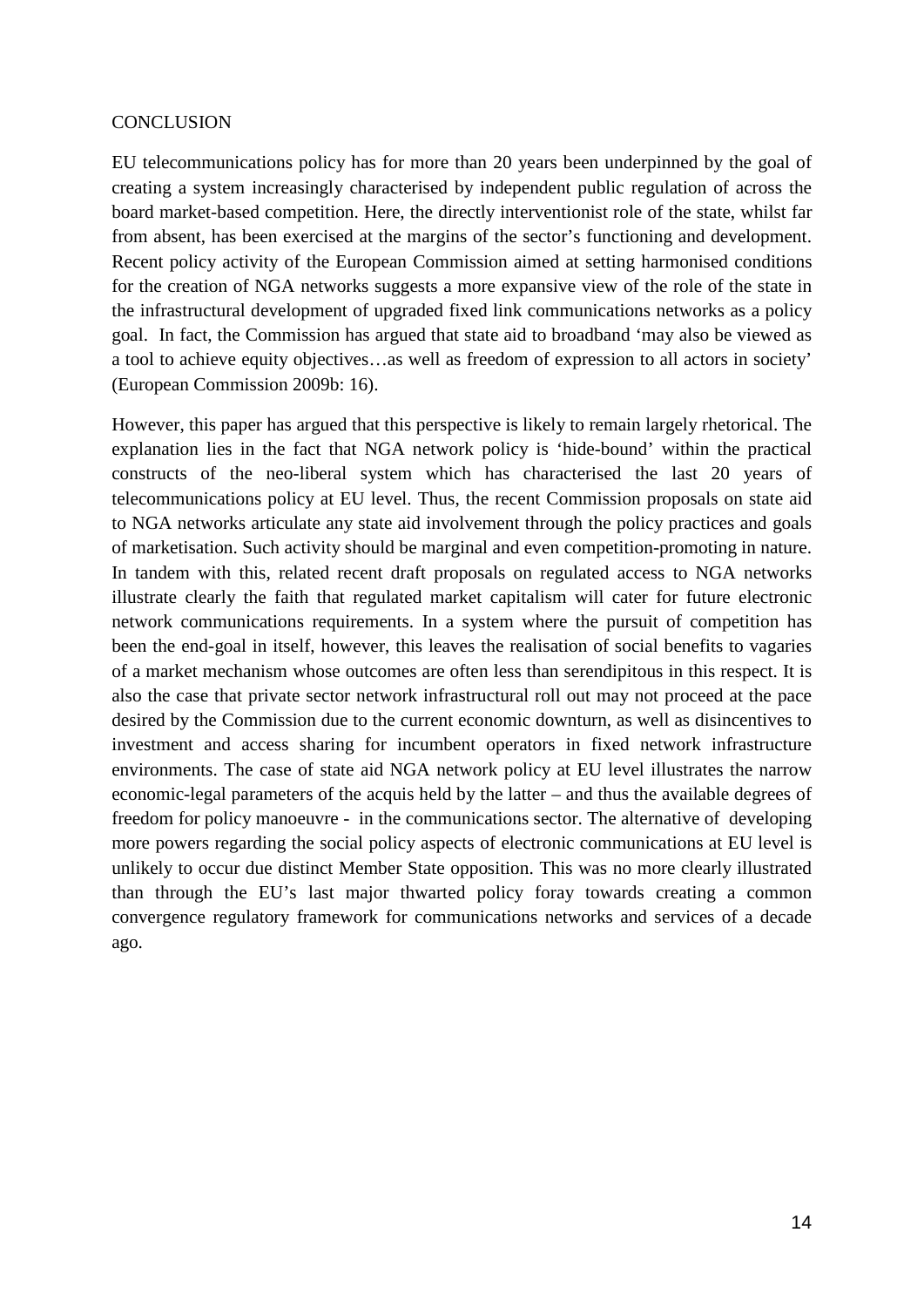#### REFERENCES

Donders Karen and Caroline Pauwels (2008) 'Does EU Policy Challenge the Digital Future of Public Service Broadcasting – An Analysis of the Commission's State Aid Approach to Digitization and the Public Service Remit of Public Broadcasting Organizations', *Convergence: The International Journal of Research into New Media Technologies*, 14(3), 295-311.

EurActiv.com (2009) 'EC Recommendation on the Regulation of Next Generation Access Networks' 12 June, [http://pr.euractiv.com/print/press-release/ec-recommendation-regulation](http://pr.euractiv.com/print/press-release/ec-recommendation-regulation-next-generation-access-networks-10055)[next-generation-access-networks-10055.](http://pr.euractiv.com/print/press-release/ec-recommendation-regulation-next-generation-access-networks-10055)

European Commission (2008) Communications Committee Working Document: Broadband Access in the EU: Situation at 1 July 2008', Brussels, 28 November, DG INSO/B3, COCOM08/B3.

European Commission (2008) 'Broadband: Commission Consults on Regulatory Strategy to Promote High Speed Next Generation Access Networks in Europe' 18 September, IP/08/1370.

European Commission (2009) 'Commission Consults on Regulatory Strategy to Promote Very High Speed Internet in Europe', 12 June, MEMO/09/274.

European Commission (2009) 'Draft Commission Recommendation of 12 June 2009 for Second Public Consultation on Regulated Access to Next Generation Access Networks (NGA)' Brussels, C(2009).

European Commission (2009) 'Community Guidelines for the Application of State Aid Rules in Relation to the Rapid Deployment of Broadband Networks', 19 May.

European Commission (2009) 'Community Guidelines for the Application of State Aid Rules in Relation to the Rapid Deployment of Broadband Networks', 2009/C 235/04. 30 September.

European Council (2009) 'Key Issues Paper 2009 as Adopted by the Competitiveness Council on 5 March 2009. Annex: Responding Proactively to the Economic Downturn', Brussels, 9 March, 7232/09, TB/FS/gf.

European Parliament (2007) 'European Parliament Resolution of 19 June on Building a European Policy on Broadband' 19 June, Strasbourg, P6\_TA(2007)0261, 2006/2273(INI).

Goodman, Joseph (2006) *Telecommunications Policy-making in the European Union*, Cheltenham, UK and Northampton MA, USA: Edward Elgar.

Grande, Edgar (1994), 'The new role of the state in telecommunications: an international comparison', *West European Politics*, 17 (3), 138-58.